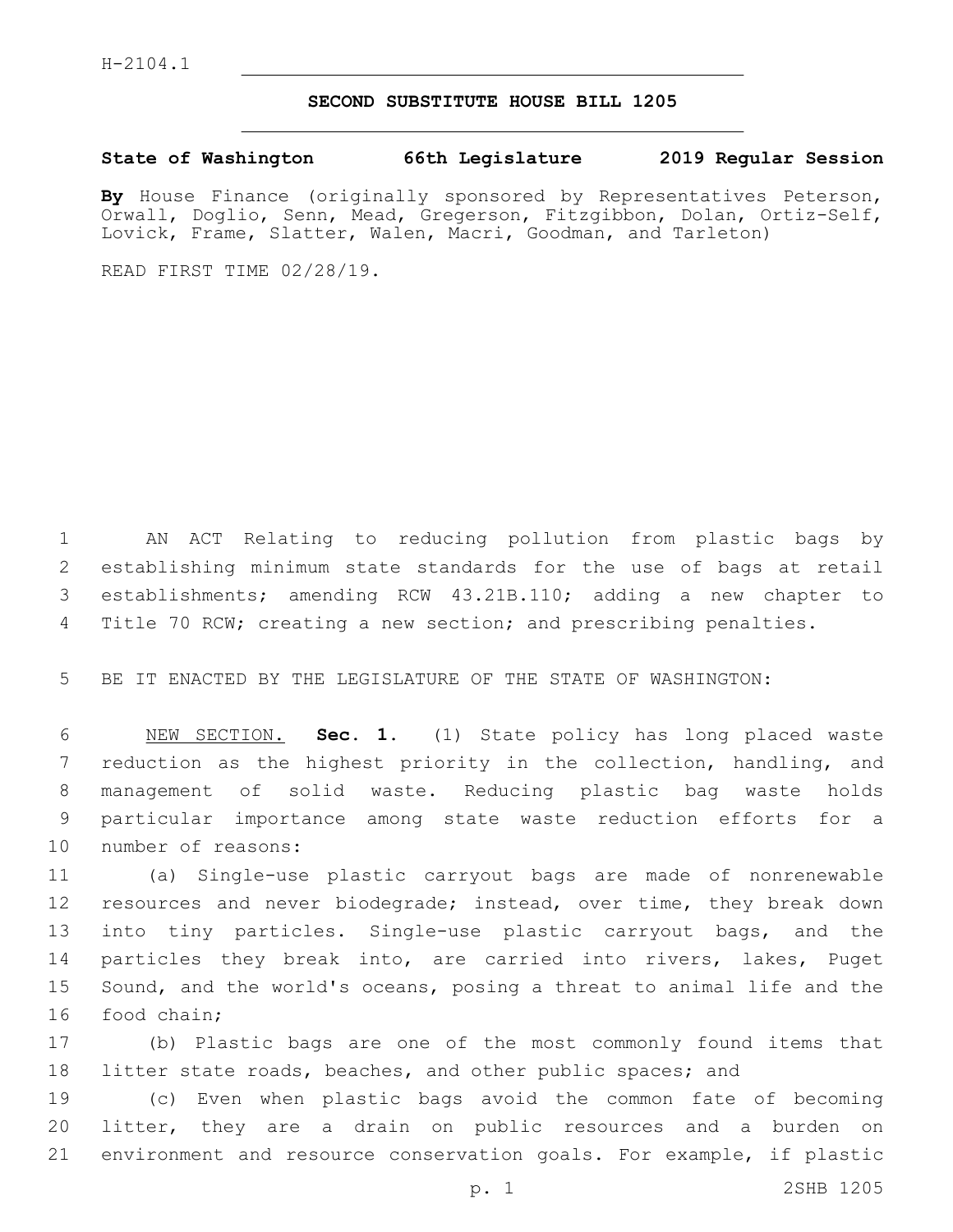bags are disposed of in commingled recycling systems rather than as garbage or in retailer drop-off programs, they clog processing and sorting machinery, resulting in missorted materials and costly inefficiencies that are ultimately borne by utility ratepayers. Likewise, when green or brown-tinted plastic bags confuse consumers into attempting to dispose of them as compost, the resultant plastic contamination undercuts the ability to use the compost in gardens, 8 farms, landscaping, and surface water and transportation projects.

 (2) Alternatives to single-use plastic carryout bags are convenient, functional, widely available, and measure as superior across most environmental performance metrics. Alternatives to single-use plastic carryout bags feature especially superior environmental performance with respect to litter and marine debris, 14 since plastic bags do not biodegrade.

 (3) As of 2019, many local governments in Washington have shown leadership in regulating the use of single-use plastic carryout bags. This local leadership has shown the value of establishing state standards that will streamline regulatory inconsistency and reduce burdens on covered retailers caused by a patchwork of inconsistent 20 local requirements across the state.

 (4) Therefore, in order to reduce waste, litter, and marine pollution, conserve resources, and protect fish and wildlife, it is 23 the intent of the legislature to:

(a) Prohibit the use of single-use plastic carryout bags;

 (b) Require a pass-through charge on recycled content paper carryout bags and reusable carryout bags made of film plastic, to encourage shoppers to bring their own reusable carryout bags;

28 (c) Require the use of recycled content bags; and

 (d) Encourage the provision of reusable and recycled content 30 paper carryout bags by retail establishments.

 NEW SECTION. **Sec. 2.** The definitions in this section apply throughout this chapter unless the context clearly requires otherwise.

 (1) "Carryout bag" means any bag that is provided by a retail establishment at home delivery, the check stand, cash register, point of sale, or other point of departure to a customer for use to 37 transport or carry away purchases.

 (2) "Compostable" means that a product that is capable of being completely broken down in a timely manner, consistent with the

p. 2 2SHB 1205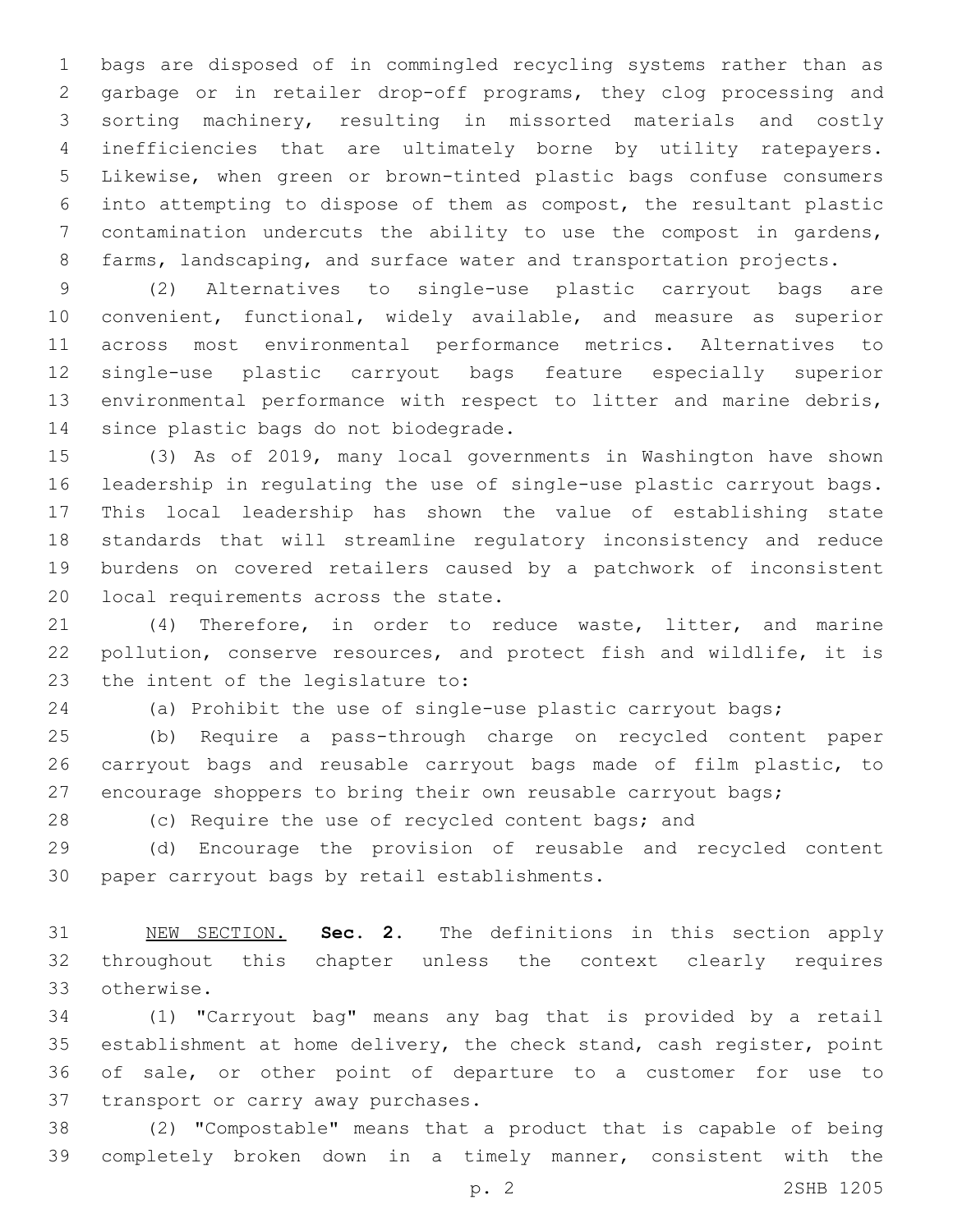standard specification as established in section 3(6) of this act, into a material safe and desirable as a soil amendment.

 (3) "Compostable film bag" means a compostable bag that is designed and suitable only to be used once and disposed of or 5 composted.

(4) "Department" means the department of ecology.

 (5) "Pass-through charge" means a charge to be collected and retained by retailers from their customers when providing recycled content paper carryout bags and reusable carryout bags made of film 10 plastic.

 (6) "Recycled content paper carryout bag" means a paper carryout bag provided by a store to a customer at the point of sale that meets 13 the requirements in section  $3(6)$  (a) of this act.

 (7) "Retail establishment" means any person, corporation, partnership, business, facility, vendor, organization, or individual that sells or provides food, merchandise, goods, or materials directly to a customer including home delivery, temporary stores, or vendors at farmers markets, street fairs, and festivals.

 (8) "Reusable carryout bag" means a bag made of cloth or other durable material with handles that is specifically designed and manufactured for long-term multiple reuse and meets the requirements 22 of section  $3(6)(b)$  of this act.

 (9) "Single-use plastic carryout bag" means any bag that is made from plastic that is designed and suitable only to be used once and 25 disposed.

 (10) "Standard specification" means the entire American society for testing and materials (ASTM) specification and associated test 28 methods that must be met for:

 (a) ASTM D6400 – standard specification labeling of plastics designed to be aerobically composted in municipal or industrial facilities, as it existed as of January 1, 2019; or

 (b) ASTM D6868 – standard specification for labeling of end items that incorporate plastics and polymers as coatings or additives with paper and other substrates designed to be aerobically composted in municipal or industrial facilities, as it existed as of January 1, 36 2019.

 NEW SECTION. **Sec. 3.** (1) Except as provided in this section and section 4 of this act, a retail establishment may not provide to a 39 customer or a person at an event: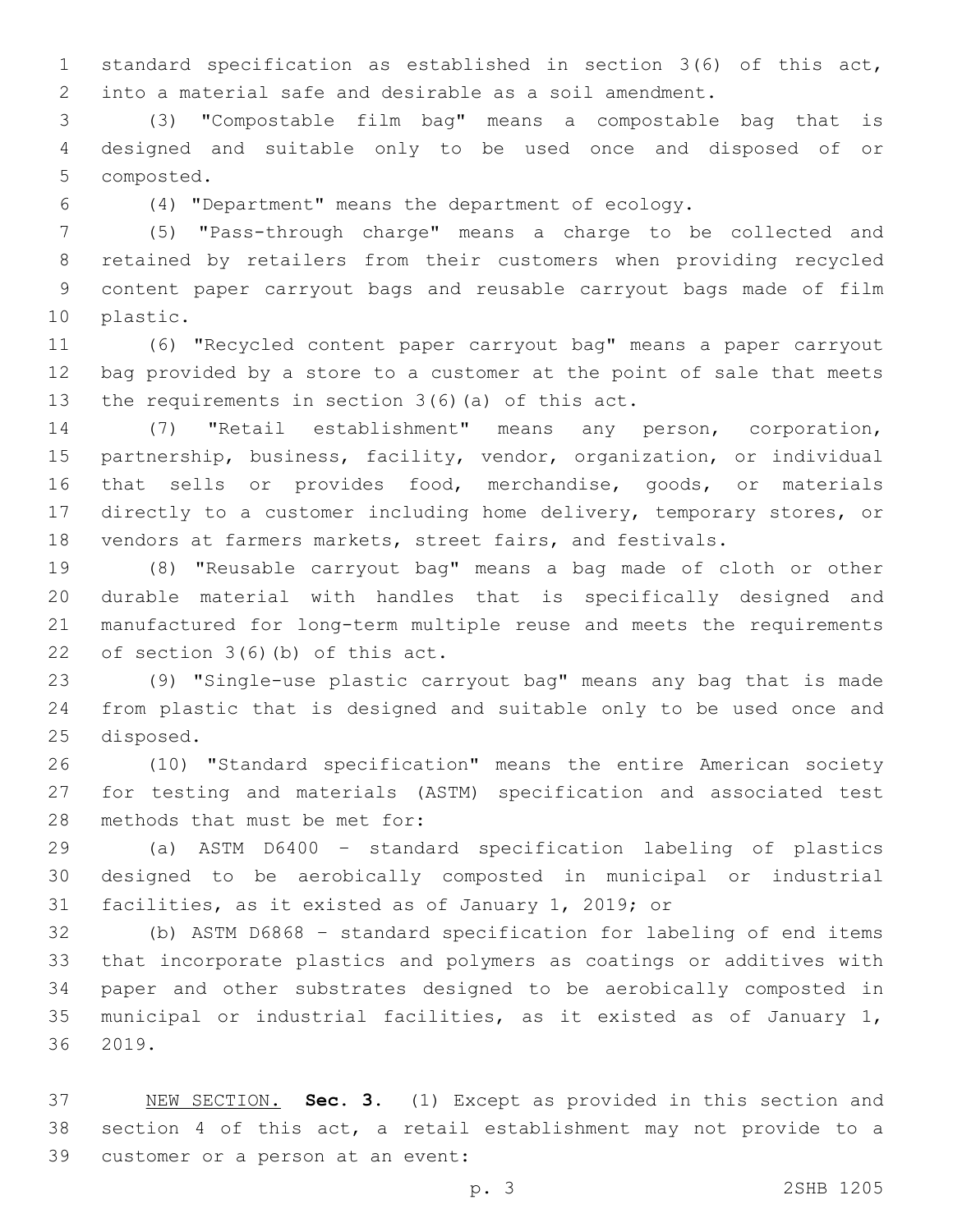- 
- (a) A single-use plastic carryout bag; or1

2 (b) A paper carryout bag or reusable carryout bag made of film 3 plastic that does not meet recycled content requirements.

4 (2)(a) A retail establishment may provide a reusable carryout bag 5 or a recycled content paper carryout bag of any size to a customer at 6 the point of sale.

 (b) A retail establishment must collect a pass-through charge of not less than ten cents for every recycled content paper carryout bag or reusable carryout bag made of film plastic it provides, except as provided in subsection (5) of this section and section 4 of this act. A retail establishment may make reusable carryout bags available to 12 customers through sale.

 (c) A retail establishment must keep all revenue from pass- through charges. The pass-through charge is a taxable retail sale. A retail establishment must show all pass-through charges on any 16 receipts provided to customers.

17 (3) Carryout bags provided by a retail establishment do not 18 include:

19 (a) Bags used by consumers inside stores to:

20 (i) Package bulk items, such as fruit, vegetables, nuts, grains, 21 candy, greeting cards, or small hardware items such as nails, bolts, 22 or screws;

23 (ii) Contain or wrap items where dampness or sanitation might be 24 a problem including, but not limited to:

- 25 (A) Frozen foods;
- (B) Meat;26
- (C) Fish;27
- 28 (D) Flowers; and
- (E) Potted plants;29

30 (iii) Contain unwrapped prepared foods or bakery goods;

31 (iv) Contain prescription drugs; or

32 (v) Protect a purchased item from damaging or contaminating other 33 purchased items when placed in a recycled content paper carryout bag 34 or reusable carryout bag; or

35 (b) Newspaper bags, door hanger bags, laundry/dry cleaning bags, 36 or bags sold in packages containing multiple bags for uses such as 37 food storage, garbage, or pet waste.

38 (4)(a) Any compostable film bag that a retail establishment 39 provides to customers for products, including for products bagged in 40 stores prior to checkout, must be tinted green or brown, and be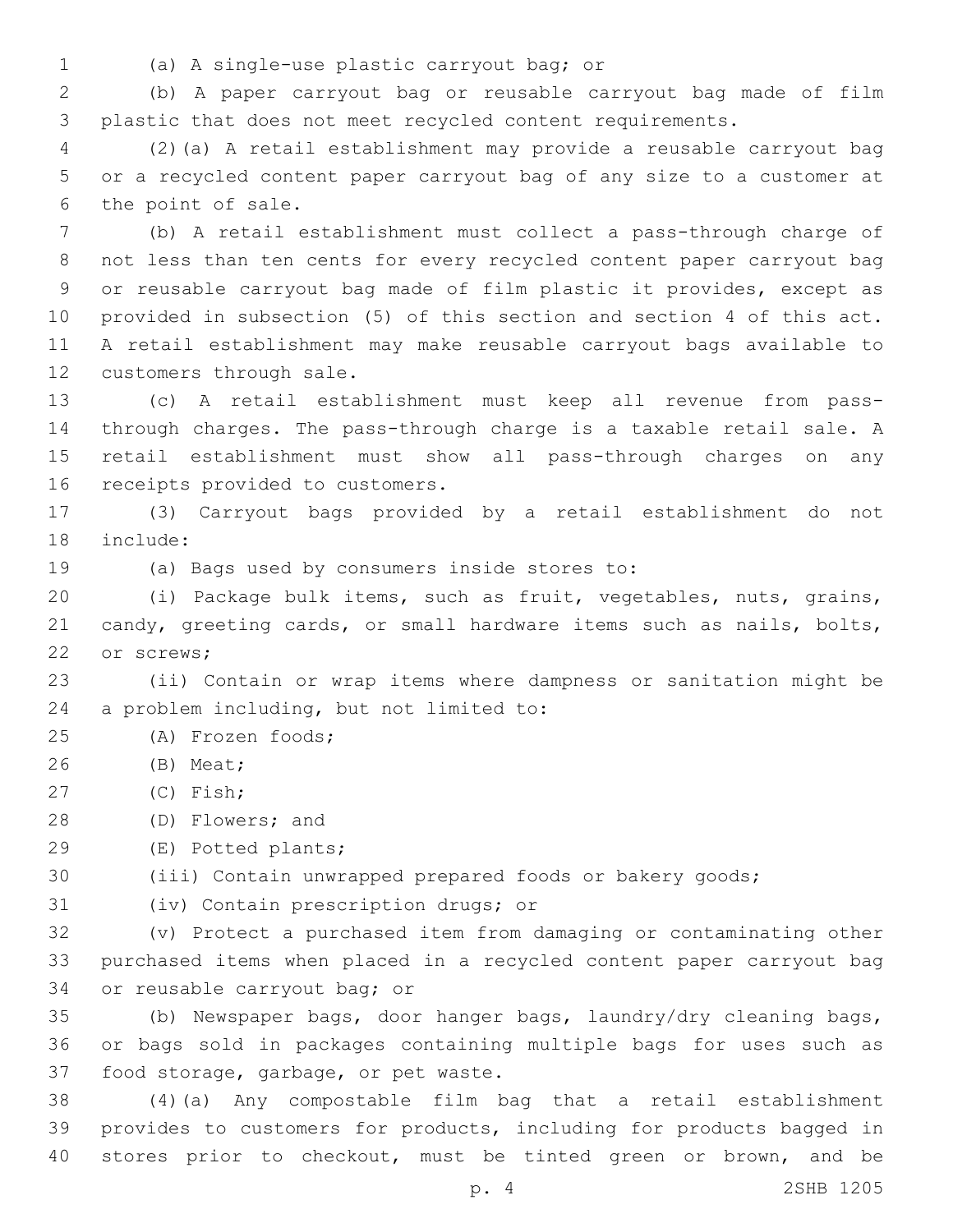labeled "compostable," as required under subsection (6)(c)(i) of this 2 section.

 (b) A retail establishment may not use or provide polyethylene or 4 other noncompostable plastic bags:

 (i) That are tinted green or brown for bagging of customer products in stores, as carryout bags, or for home delivery;

 (ii) To customers to bag products in stores, as a carryout bag, 8 or for home delivery that is labeled with the term "biodegradable," "compostable," "degradable," "decomposable," "oxo-degradable," or any similar terms, or in any way imply that the plastic bag will break down, fragment, biodegrade, or decompose in a landfill or other 12 environment.

 (5) Except as provided by local regulations in effect as of January 1, 2019, a retail establishment may provide a bag restricted under subsections (1) and (4) of this section from existing inventory until one year after the effective date of this section. The retail establishment, upon request by the department, must provide purchase invoices, distribution receipts, or other information documenting that the bag was acquired prior to the effective date of this 20 section.

(6) For the purposes of this section:21

(a) A recycled content paper carryout bag must:

 (i) Contain a minimum of forty percent postconsumer recycled 24 materials;

 (ii) Be capable of composting, consistent with the timeline and specifications of ASTM D6868, as it existed as of January 1, 2019; 27 and

 (iii) Display the minimum percentage of postconsumer content in 29 print on the exterior of the paper bag.

30 (b) A reusable carryout bag must:

 (i) Have a minimum lifetime of one hundred twenty-five uses, which for purposes of this subsection means the capacity to carry a minimum of twenty-two pounds one hundred twenty-five times over a distance of at least one hundred seventy-five feet;

 (ii) Be machine washable or made from a durable material that may 36 be cleaned or disinfected; and

37 (iii) If made of film plastic:

 (A) Be made from a minimum of forty percent postconsumer recycled 39 material;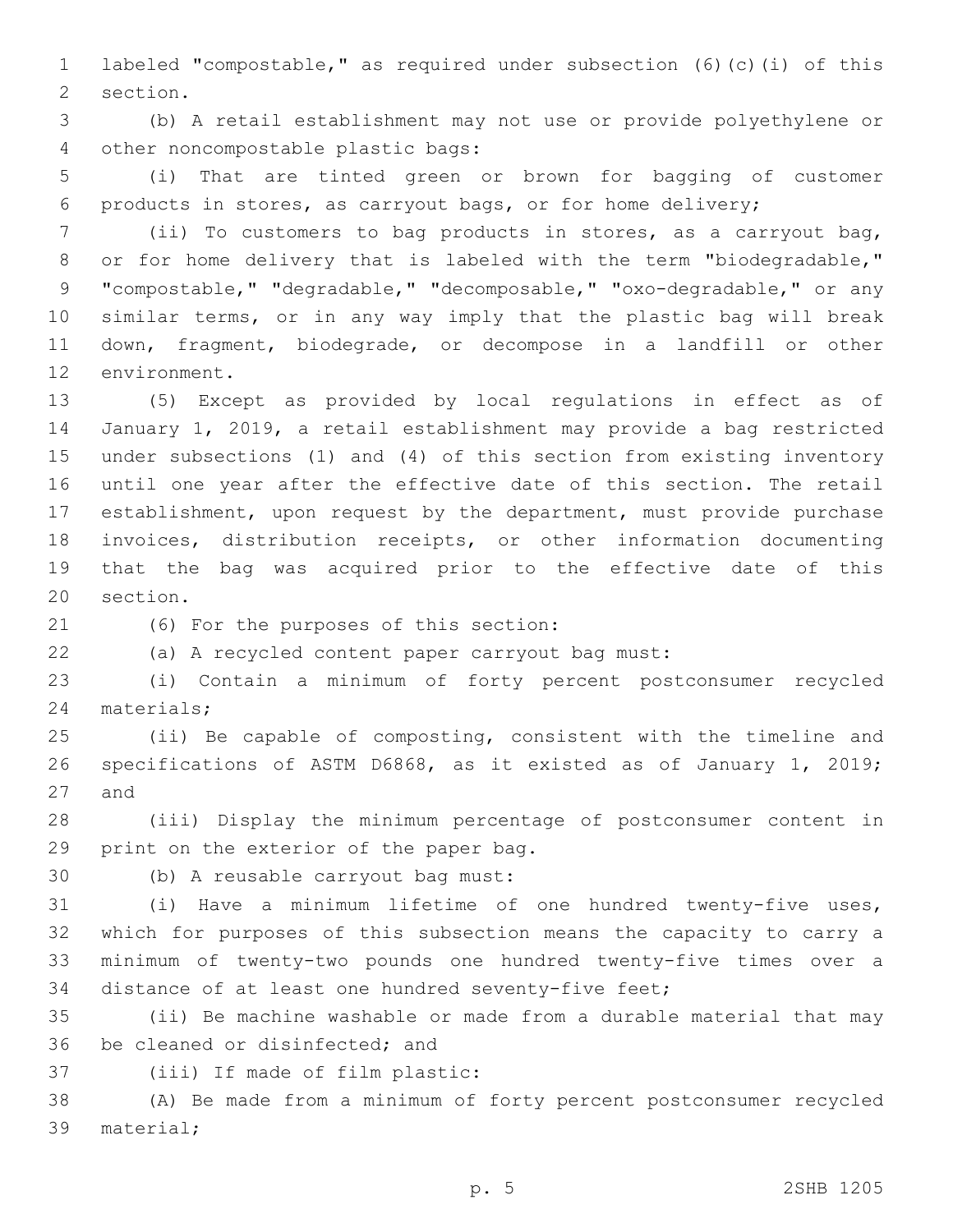(B) Display the minimum percentage of postconsumer content in 2 print on the exterior of the plastic bag;

(C) Have a minimum thickness of no less than three mils; and

(D) Display wording that the bag is reusable.4

5 (c) A compostable film bag must:

 (i) Be labeled as "compostable" consistent with green guides published by the United States federal trade commission (16 C.F.R. part 260, as published October 11, 2012) or similar formal guidance issued by the federal trade commission regarding misleading 10 environmental claims; and

 (ii) Meet the standard specification established in ASTM D6400, 12 as it existed as of January 1, 2019.

 (d) Except for the purposes of subsection (4) of this section, food banks and other food assistance programs are not retail establishments, but are encouraged to take actions to reduce the use 16 of single-use plastic carryout bags.

 NEW SECTION. **Sec. 4.** It is a violation of section 3 of this act for any retail establishment to pay or otherwise reimburse a customer for any portion of the pass-through charge; provided that retail establishments may not collect a pass-through charge from anyone using a voucher or electronic benefits card issued under the women, infants, and children (WIC) or temporary assistance for needy families (TANF) support programs, or the federal supplemental nutrition assistance program (SNAP, also known as basic food), or the Washington state food assistance program (FAP).

 NEW SECTION. **Sec. 5.** (1) The department may adopt rules as necessary for the purpose of implementing, administering, and enforcing this chapter.

 (2) The enforcement of this chapter must be based primarily on complaints filed with the department. The department may include a form on the department's web site or establish a telephone hotline to receive complaints that allege violations. The department must provide education and outreach activities to inform retail establishments, consumers, and other interested individuals about the 35 requirements of this chapter.

 (3) The department may work with retail establishments, retail associations, unions, and other organizations to create educational elements about the benefits of reusable bags. Educational elements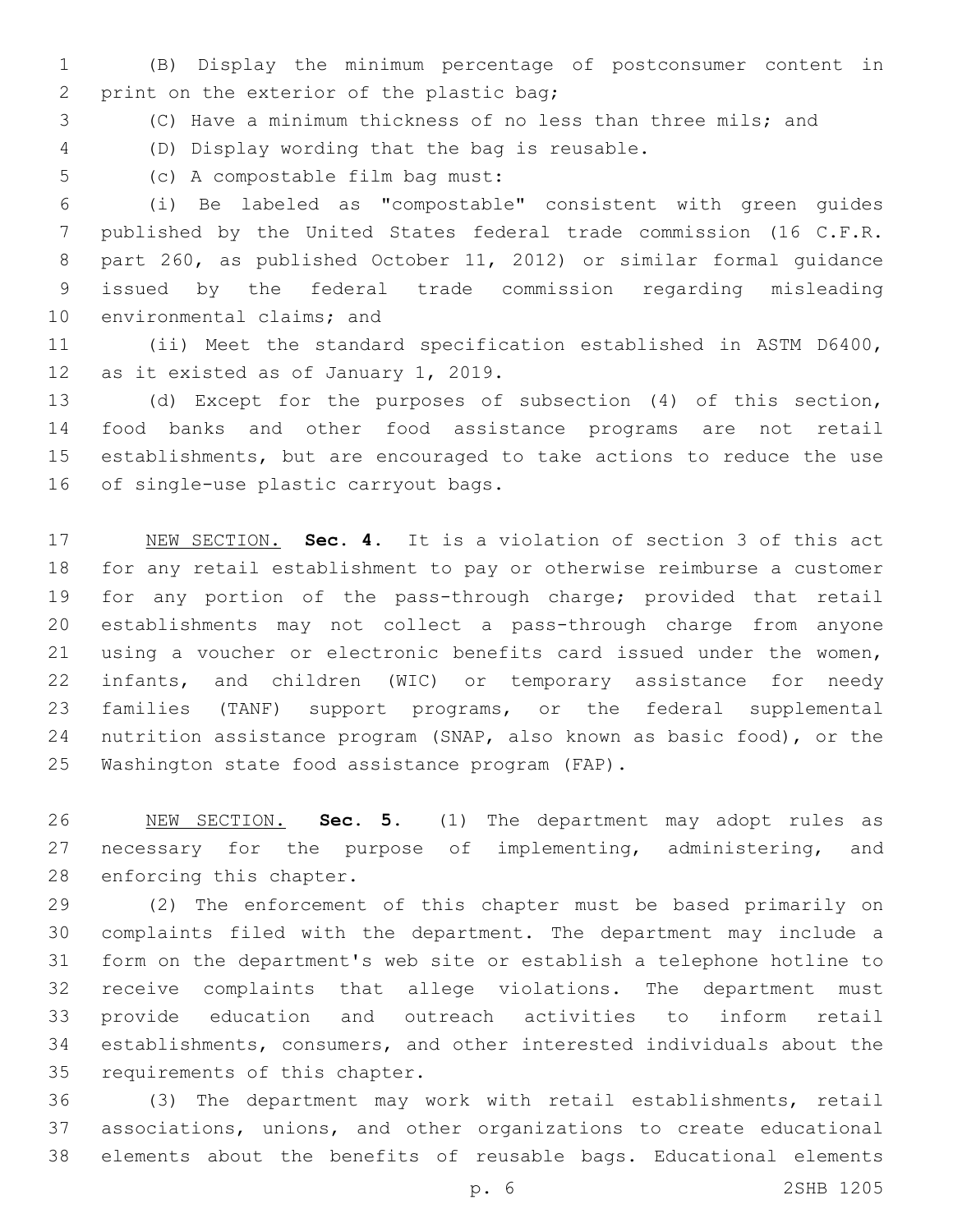may include signage at store locations, informational literature, and 2 employee training.

 (4) Retail establishments are encouraged to educate their staff to promote reusable bags as the best option for carry-out bags and to post signs encouraging customers to use reusable bags.

 (5) A violation of this chapter is subject to a civil penalty of up to two hundred fifty dollars. Each calendar day of operation or activity in violation of this chapter comprises a new violation. Penalties issued under this section are appealable to the pollution control hearings board established in chapter 43.21B RCW.

 NEW SECTION. **Sec. 6.** (1) Except as provided in subsection (2) 12 of this section, a city, town, county, or municipal corporation may not implement a local carryout bag ordinance. Any carryout bag ordinance that was not in effect as of January 1, 2019, is preempted by this chapter, as of the effective date of this section.

 (2)(a) A city, town, county, or municipal corporation may, by ordinance, increase the amount of the minimum pass-through charge 18 established in section  $3(2)$  (b) of this act.

 (b) A city, town, county, or municipal corporation ordinance in effect as of January 1, 2019, is not preempted until January 1, 2020.

 **Sec. 7.** RCW 43.21B.110 and 2013 c 291 s 34 are each amended to 22 read as follows:

 (1) The hearings board shall only have jurisdiction to hear and decide appeals from the following decisions of the department, the director, local conservation districts, the air pollution control boards or authorities as established pursuant to chapter 70.94 RCW, local health departments, the department of natural resources, the department of fish and wildlife, the parks and recreation commission, and authorized public entities described in chapter 79.100 RCW:

 (a) Civil penalties imposed pursuant to RCW 18.104.155, 70.94.431, 70.105.080, 70.107.050, section 5 of this act, 76.09.170, 77.55.291, 78.44.250, 88.46.090, 90.03.600, 90.46.270, 90.48.144, 33 90.56.310, 90.56.330, and 90.64.102.

 (b) Orders issued pursuant to RCW 18.104.043, 18.104.060, 43.27A.190, 70.94.211, 70.94.332, 70.105.095, 86.16.020, 88.46.070, 36 90.14.130, 90.46.250, 90.48.120, and 90.56.330.

 (c) Except as provided in RCW 90.03.210(2), the issuance, modification, or termination of any permit, certificate, or license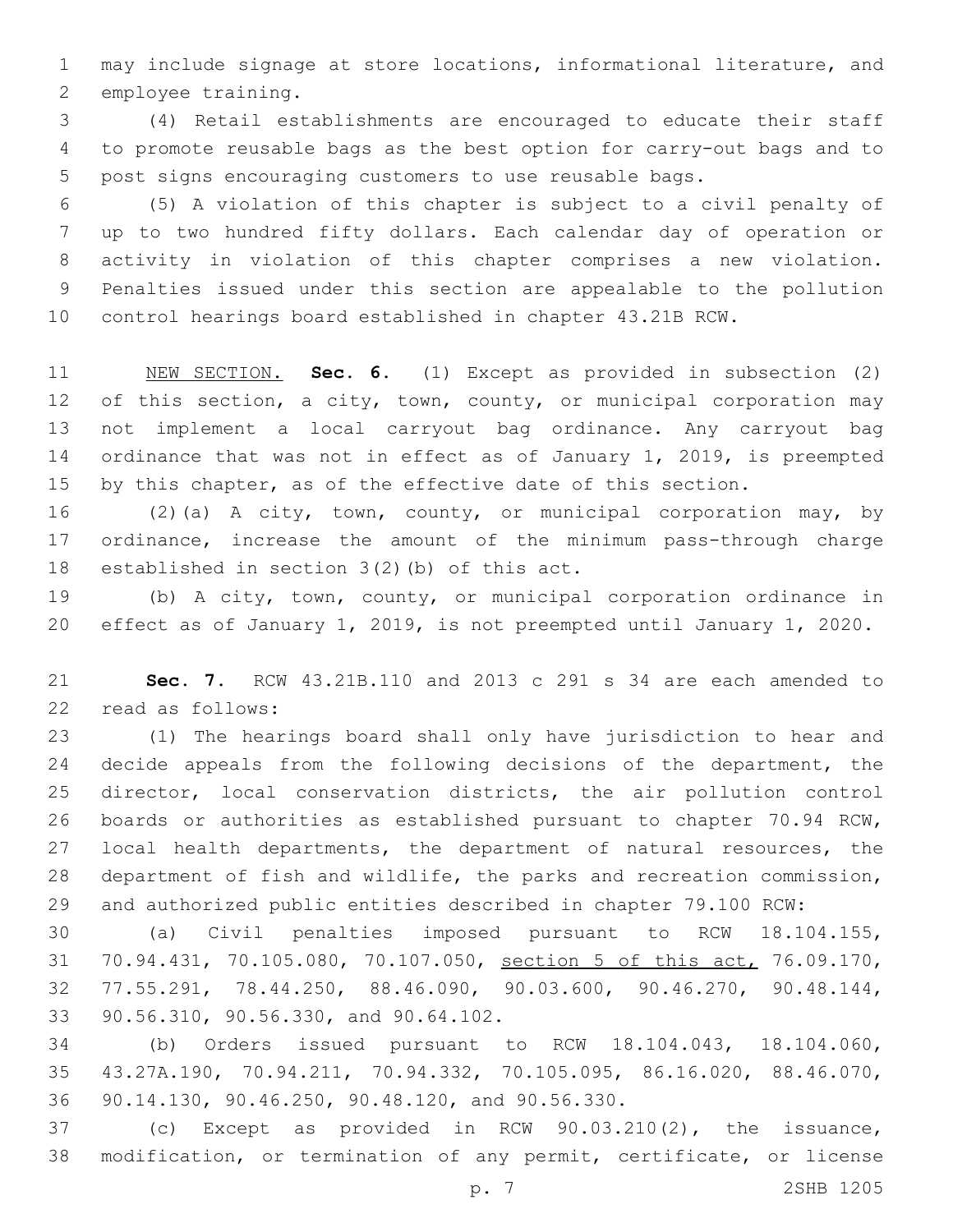by the department or any air authority in the exercise of its jurisdiction, including the issuance or termination of a waste disposal permit, the denial of an application for a waste disposal permit, the modification of the conditions or the terms of a waste disposal permit, or a decision to approve or deny an application for a solid waste permit exemption under RCW 70.95.300.

 (d) Decisions of local health departments regarding the grant or denial of solid waste permits pursuant to chapter 70.95 RCW.

 (e) Decisions of local health departments regarding the issuance and enforcement of permits to use or dispose of biosolids under RCW 11 70.95J.080.

 (f) Decisions of the department regarding waste-derived fertilizer or micronutrient fertilizer under RCW 15.54.820, and decisions of the department regarding waste-derived soil amendments 15 under RCW 70.95.205.

 (g) Decisions of local conservation districts related to the denial of approval or denial of certification of a dairy nutrient management plan; conditions contained in a plan; application of any dairy nutrient management practices, standards, methods, and technologies to a particular dairy farm; and failure to adhere to the plan review and approval timelines in RCW 90.64.026.

 (h) Any other decision by the department or an air authority which pursuant to law must be decided as an adjudicative proceeding 24 under chapter 34.05 RCW.

 (i) Decisions of the department of natural resources, the department of fish and wildlife, and the department that are reviewable under chapter 76.09 RCW, and the department of natural resources' appeals of county, city, or town objections under RCW 76.09.050(7).29

 (j) Forest health hazard orders issued by the commissioner of 31 public lands under RCW 76.06.180.

 (k) Decisions of the department of fish and wildlife to issue, deny, condition, or modify a hydraulic project approval permit under 34 chapter 77.55 RCW.

 (l) Decisions of the department of natural resources that are 36 reviewable under RCW 78.44.270.

 (m) Decisions of an authorized public entity under RCW 79.100.010 to take temporary possession or custody of a vessel or to contest the amount of reimbursement owed that are reviewable by the hearings 40 board under RCW 79.100.120.